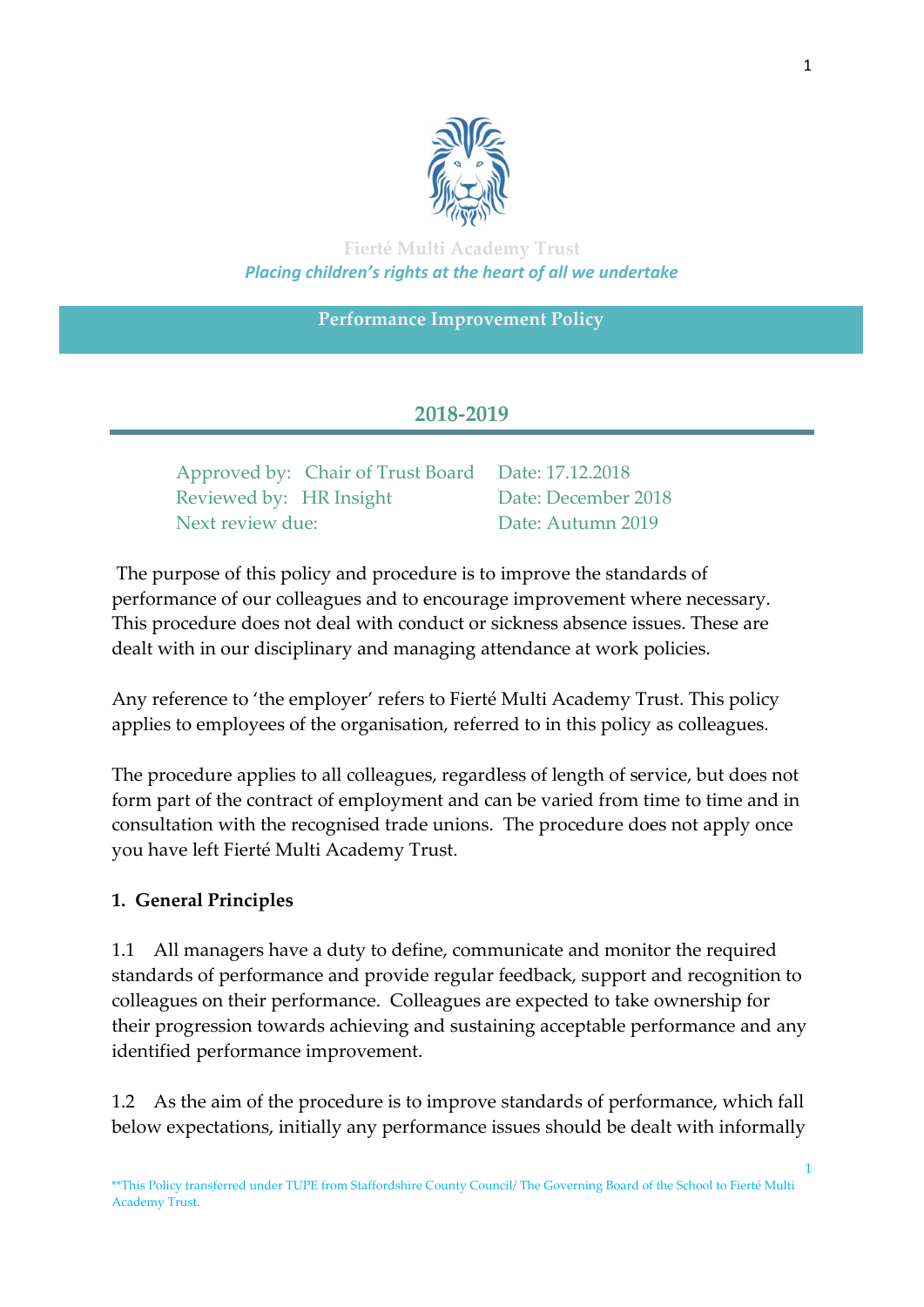by way of discussion with your line manager who will help, guide or advise you in improving your performance.

1.3 At any stage where a need for assistance and support has been agreed between you and your line manager, your manager will ensure that the support is provided and will allow sufficient time for it to take effect.

1.4 Cases of unsatisfactory performance are usually best dealt with informally and confidentially. A conversation about the concerns and resolutions is often all that is required to improve your performance. In some cases additional training, coaching and advice may be what is needed. There will be situations where matters are more serious or where an informal approach has been tried but has not worked.

1.5 We are committed to equality and diversity and will make reasonable adjustments to the application of this policy and procedure where necessary and in line with our Equal Opportunities Policy.

## **2. Links with Other Policies and Procedures**

## 2.1 Grievance Policy

Where you submit a complaint during performance improvement proceedings, this will not normally stop the proceedings from progressing. Where you raise a grievance during performance improvement proceedings:

- The performance improvement proceedings may be temporarily suspended in order to deal with the grievance or
- The grievance and performance improvement proceedings may be run concurrently where they are related

2.1.1 Where you assert that the performance improvement proceedings being undertaken are unlawfully discriminatory or are motivated by reasons other than poor performance, you can raise a grievance.

## 2.2 Managing Attendance at Work Policy

Where you are absent due to sickness, the managing attendance at work procedure will apply as normal. Under these arrangements due regard will be had for what is said by Occupational Health and any information you may wish to provide from your GP. We will arrange for you to see Occupational Health as soon as possible for them to assess your health generally and whether or not you are fit to participate in these procedures. Being absent from work due to sickness will not automatically stop the performance improvement procedure progressing.

 $\overline{2}$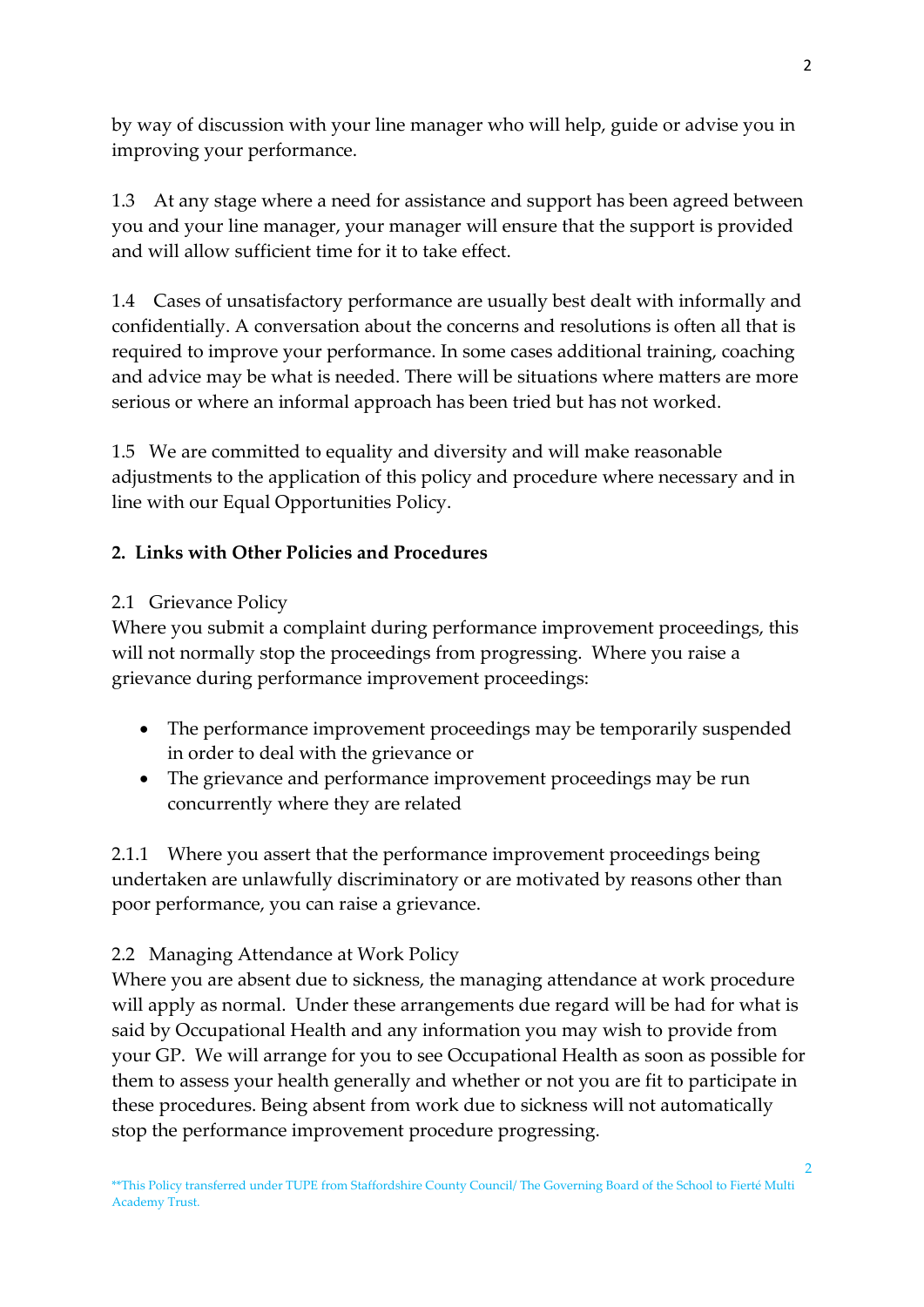#### **3. Informal Performance Improvement Process**

3.1 Where a manager has a concern about your performance there will normally be an informal period to improve your performance. The purpose of this is to identify and examine any areas of support and guidance, to ensure that you understand any future expectations of your performance and, where appropriate, to develop a performance improvement plan leading to improvements in your performance. Although this may result in a note of the discussion and any follow-up correspondence being kept by your manager on your personal file, this will not be considered to be a sanction under the formal Performance Improvement policy.

3.2 You will be asked to confirm that you agree with any action plan you are signing up to, is achievable and realistic and should raise any concerns that you have about the action plan with your manager.

3.3 In the event that the matter cannot be resolved informally within a reasonable timescale or the matter is too serious for the informal approach to be applied, the formal performance management process will follow. The aim of the process is to improve your performance. Although the stages of the performance improvement process will normally be followed sequentially Fierté Multi Academy Trust may enter the process at any stage depending on the seriousness of the matter.

3.4 Managers may progress your performance improvement case to the next step of the process before the expiry of the performance improvement plan.

#### **4 Transition to the Formal Improvement Process**

4.1 Before formal action is taken in relation to poor performance, the following steps will be taken:

- A review of your performance will take place. This might include a review of information from the informal performance improvement process or the performance improvement plan, monitoring your work and meeting with you to provide further insight or information related to your performance.
- If following this review your manager concludes it would be more appropriate to continue to address the remaining concerns through the informal performance process, or normal management, the performance improvement procedure will come to an end and your performance will be managed under the normal performance management process.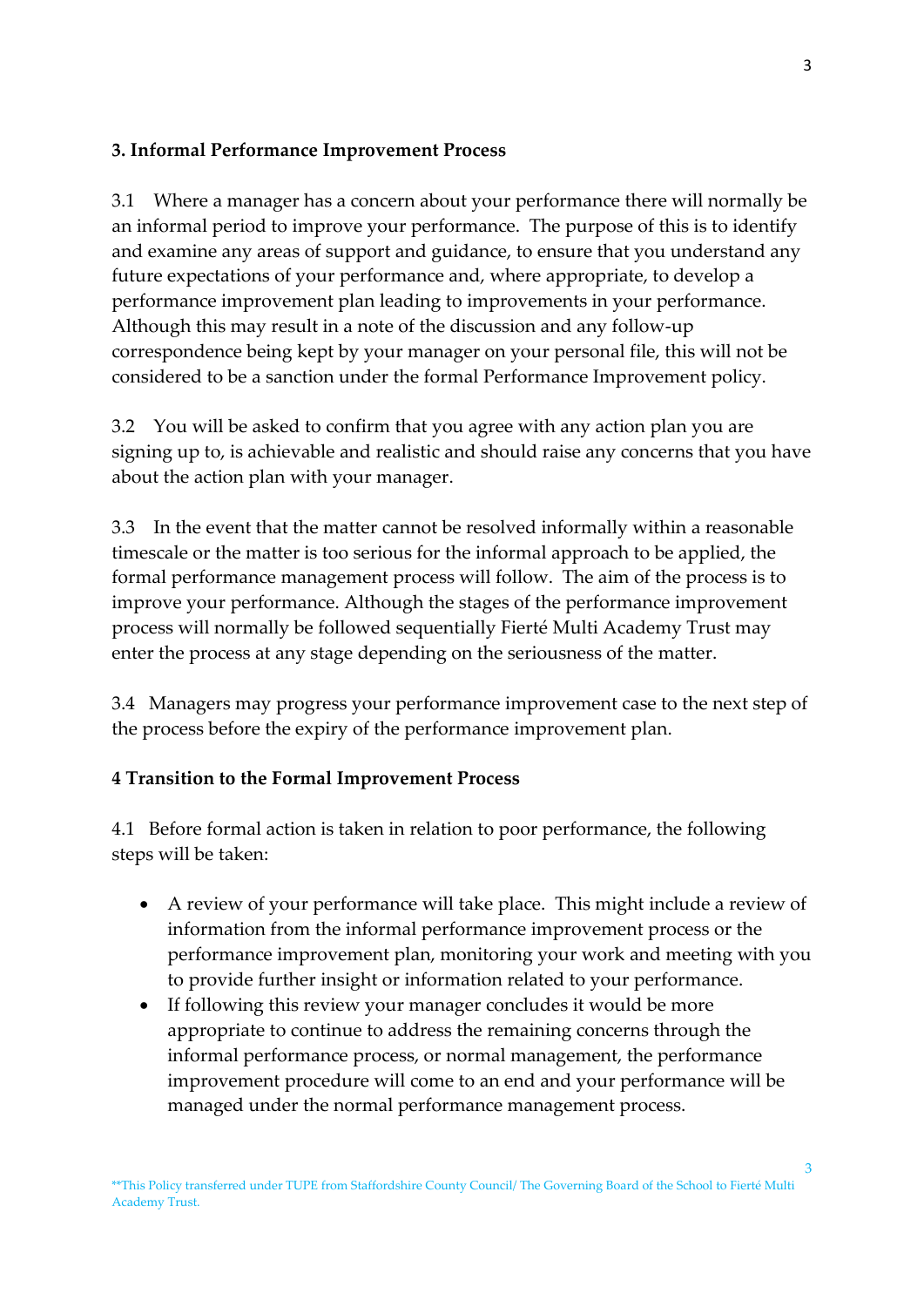#### **5 Formal Performance Improvement Process**

5.1 If, following this review, it is believed that there are reasonable grounds for taking formal action or the next stage of formal action; you will be required to attend a performance improvement meeting.

5.2 You will be invited to the meeting in writing in accordance with the 'Formal Meeting/Hearing/Appeal Procedure'.

5.3 You will be provided with written details of the poor performance concerns, the reasons for the concerns and the possible outcomes, at least 10 working days before the meeting/hearing/appeal.

#### **6 Right to be Accompanied**

6.1 You have the right to be accompanied by a companion at any meeting as part of the formal performance management procedure. The companion may be a fellow colleague, a trade union representative or an official employed by a trade union.

6.2 The companion is allowed to address the hearing, to put and sum up your case, respond on your behalf to any views expressed at the meeting and confer with you during the hearing. They may also request an adjournment and ask questions of anyone present. The companion does not, however, have the right to answer questions on your behalf, address the hearing if you do not wish it or prevent the employer from explaining their case. Other than confirming that all parties have the same documentation it would not normally be necessary to read out the content of the documentation.

6.3 Under this procedure, you do not have the right to be accompanied by anyone else (such as a spouse, partner, other family member or legal representative).

6.4 It would not normally be reasonable for you to insist on being accompanied by a companion whose presence would prejudice the hearing nor would it be reasonable for you to ask to be accompanied by a companion from a remote geographical location if someone suitable and willing was available on site.

6.5 Where appropriate, eligible colleagues, for example those with disabilities or language difficulties, may have the attendance of a supporter or interpreter.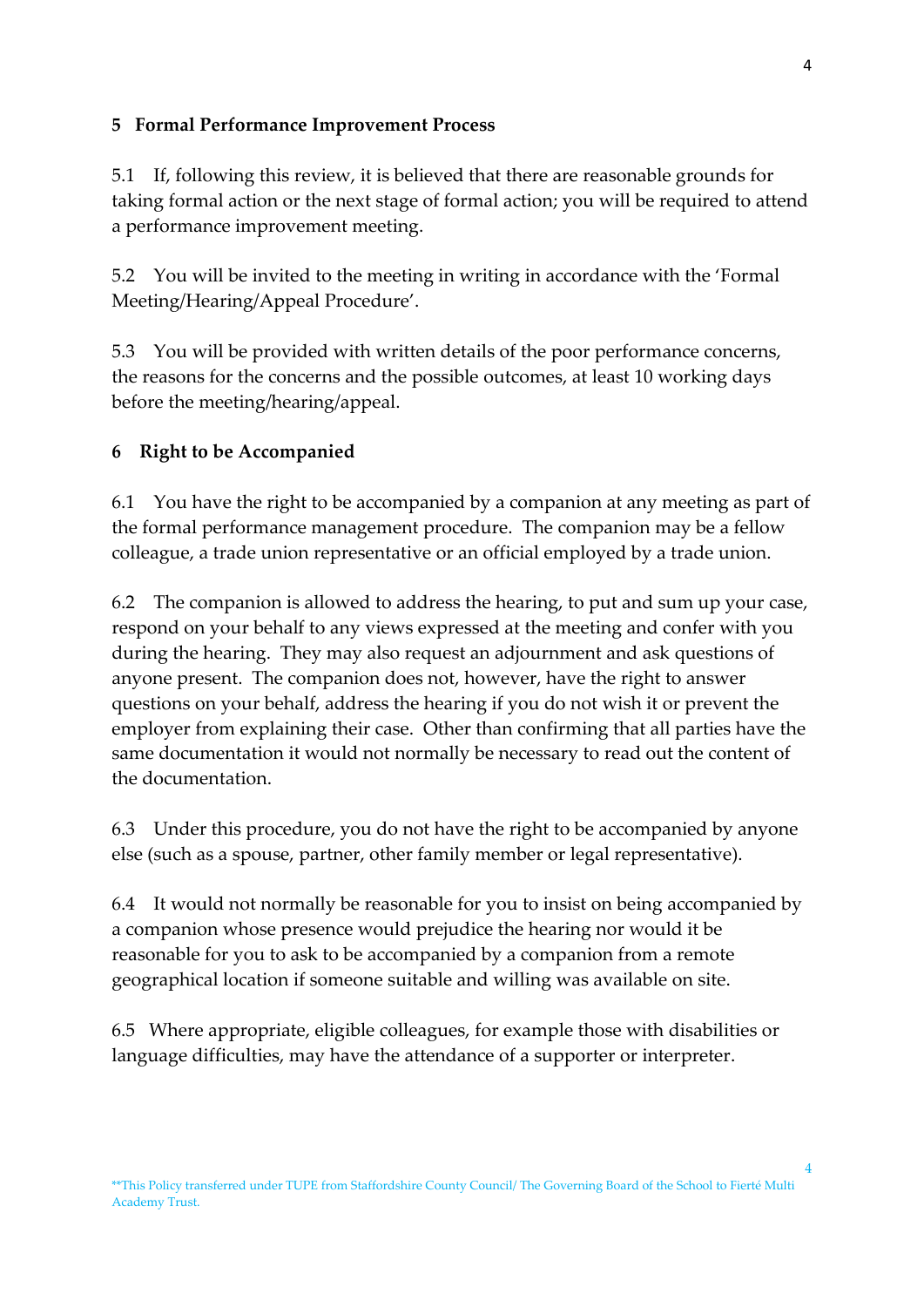## **7 The Performance Improvement Meeting**

7.1 Formal hearings will be conducted in line with the Formal Meeting/Hearing/Appeal Procedure. You must make all reasonable efforts to attend a performance improvement meeting. If you or your companion is unable to attend a meeting you may propose a new date of no more than 5 working days from the date of the original date.

7.2 The Deciding Manager will respond sensitively when a delay is required as it may arise for a reason related to a disability or parental emergency involving dependants. We may arrange another meeting date if you fail to attend through circumstances outside of your control.

7.3 If you do not attend the meeting without good reason, it should be re-arranged but if you do not attend the rearranged meeting, a decision may be made in your absence. You may submit a written statement to be taken into consideration.

7.4 Where you are persistently unable or unwilling to attend the meeting without good cause the manager should make a decision on the evidence available.

7.5 The performance improvement meeting will be conducted by an appropriate person known as the Deciding Manager<sup>1</sup> who has the appropriate level of authority with the relevant skills and experience. A representative from HR may also be present and will always be present at hearings that may result in dismissal or an alternative to dismissal.

7.6 At the meeting the poor performance issues identified will be explained and you will have the opportunity to put your explanation forward. Consideration will be given to the reasons for your poor performance and whether it is appropriate to provide any further measures by way of support. You will be informed what the level of improved performance will need to be, and by when, in order to end the performance improvement procedure. This will be detailed in your performance improvement plan. Any support that will be available to help you improve your performance will be explained to you and detailed in the plan. The steps and timescales for improvement of performance and how your performance will be monitored and reviewed will be discussed and explained at the meeting.

7.7 The timetable for improvement will depend on the circumstances of your case. It is for the Deciding Manager to determine the time period for improvement. It will

1

<sup>&</sup>lt;sup>1</sup> The 'Deciding Manager' in cases where the colleague is a member of the Senior Leadership Team will involve a member/ trustee of the MAT board

<sup>\*\*</sup>This Policy transferred under TUPE from Staffordshire County Council/ The Governing Board of the School to Fierté Multi Academy Trust.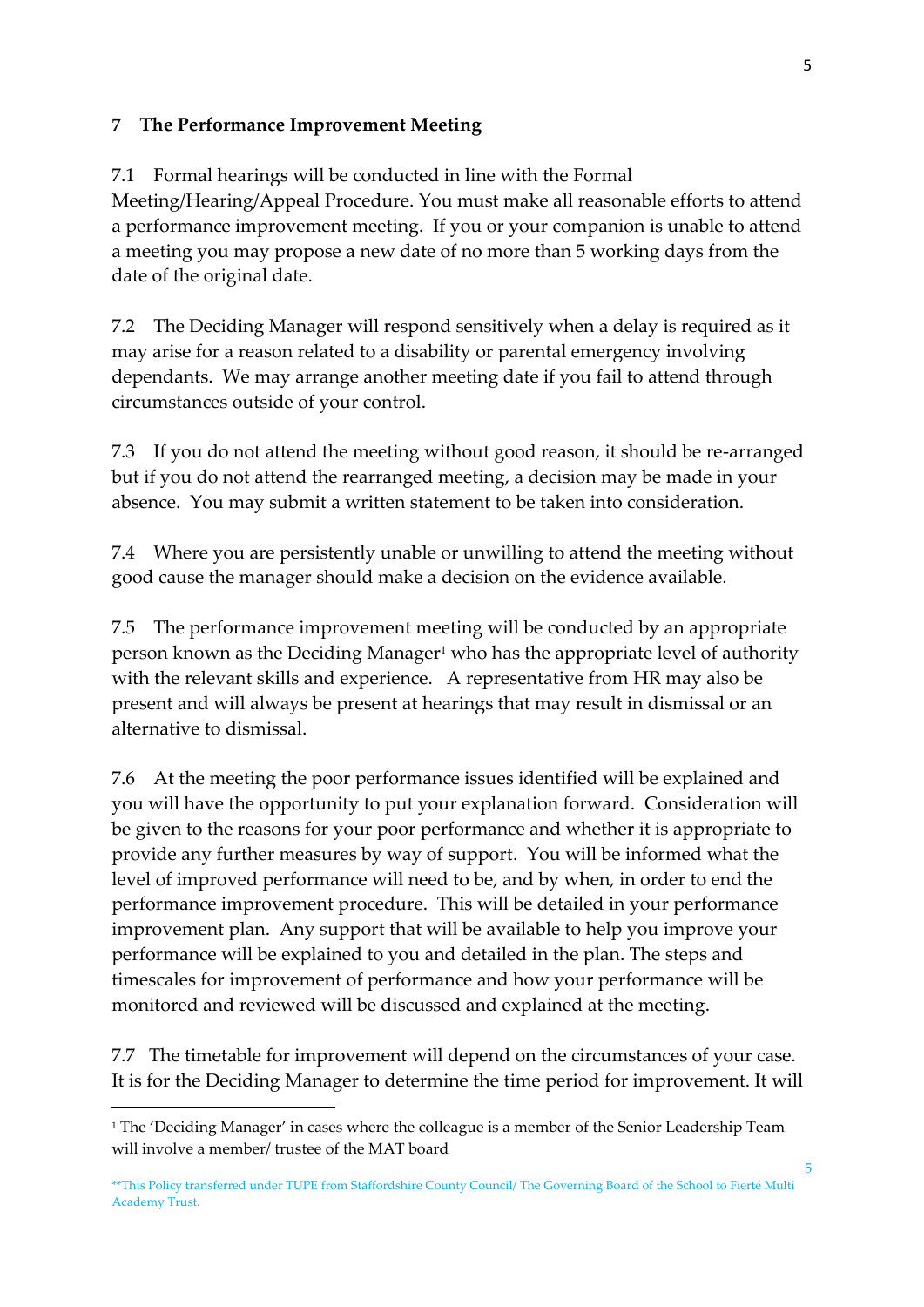be reasonable and proportionate, but not excessively long, and will provide you with sufficient opportunity for you to improve your performance.

7.8 The consequences of your failure to improve within the set period will be explained to you. In very serious cases, this could be a final improvement notice or dismissal.

7.9 The performance improvement meeting may be adjourned if it becomes necessary to explore any matters further. If any further evidence or information is obtained as a result, you will be given this evidence ahead of the reconvened meeting and given the opportunity to respond to it.

7.10 It is important that written records are kept during the performance improvement process. Action plans and notes of formal meetings will be given to you for your information and copies of notes, letters and action plans should be retained by the line manager.

## **8 Formal Performance Improvement Notices**

## 8.1 Stage 1 – First improvement notice

Following a formal performance improvement meeting; a first improvement notice may be issued by the Deciding Manager and will usually be appropriate after a period of informal support, where there are no previous notices and where any agreed adjustments and other support has been made or provided. The notice will remain active for 6 months and it should be disregarded for performance improvement purposes after this period. Your performance will be reviewed throughout the period of the notice.

## 8.2 Stage 2 – Final improvement notice

Following a further formal performance improvement meeting; where any agreed adjustments and other support has been made or provided, a final improvement notice may be issued by the Deciding Manager in the following circumstances:

- where, within the review period of the first improvement notice, the necessary improvement has not been achieved
- where the seriousness of the poor performance is sufficient to warrant such a warning even though no previous warning may have been issued.

8.2.1 This will remain active for 12 months and it should be disregarded for performance improvement purposes after this period. Your performance will be reviewed throughout the period of the notice.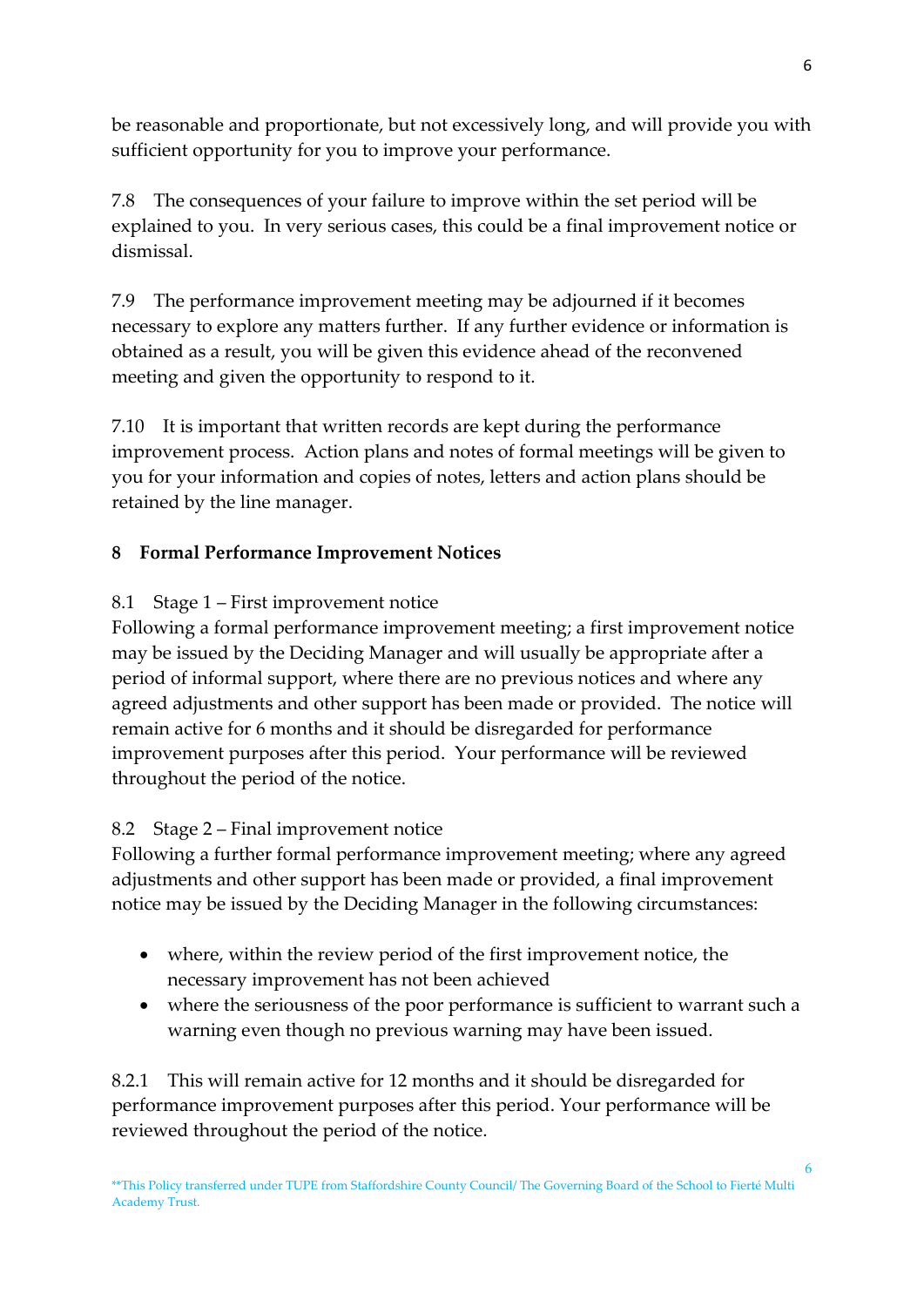#### 8.3 Stage 3 – Dismissal

Only a Deciding Manager with the appropriate level of authority in line with Fierté Multi Academy Trust's scheme of delegation can take a decision to dismiss and where any agreed adjustments and other support has been made or provided. You may be dismissed in the following circumstances:

- where within the duration of the final improvement notice and following further formal procedure, the necessary improvement has not been achieved and any agreed adjustment and other support has been made or provided. This would be with notice or payment in lieu of notice.
- where, on the balance of probability, it is reasonably believed that you have committed an act of gross negligence; this will usually be dealt with under the disciplinary policy. Gross negligence will usually result in summary dismissal without notice and without pay in lieu of notice.

8.3.1 Fierté Multi Academy Trust may at its discretion consider alternatives to dismissal, for example demotion. If an alternative is applied, it may also be accompanied by a final improvement notice.

#### **9 Performance Improvement Notices**

9.1 Where a notice is issued, this will be confirmed to you in writing within 10 working days of the performance improvement meeting. The notice will state the poor performance that led to the notice, the action or improvement required by you, the duration of the review period, any measures that will be taken to support you, the duration of the notice and the likely consequences of the action or improvement not being taken and/or any further poor performance. You will also be advised of the right of appeal and the person to whom your appeal should be made.

#### **10 Regular Feedback**

10.1 Following any formal stage your manager has the responsibility to provide you with regular feedback and evidence on how your performance is progressing against your performance improvement plan. Feedback should not be saved for the next formal stage but shared with you during the performance notice. This prompt feedback could lead to improvements in your performance and could avoid the need to move to the next stage of the procedure.